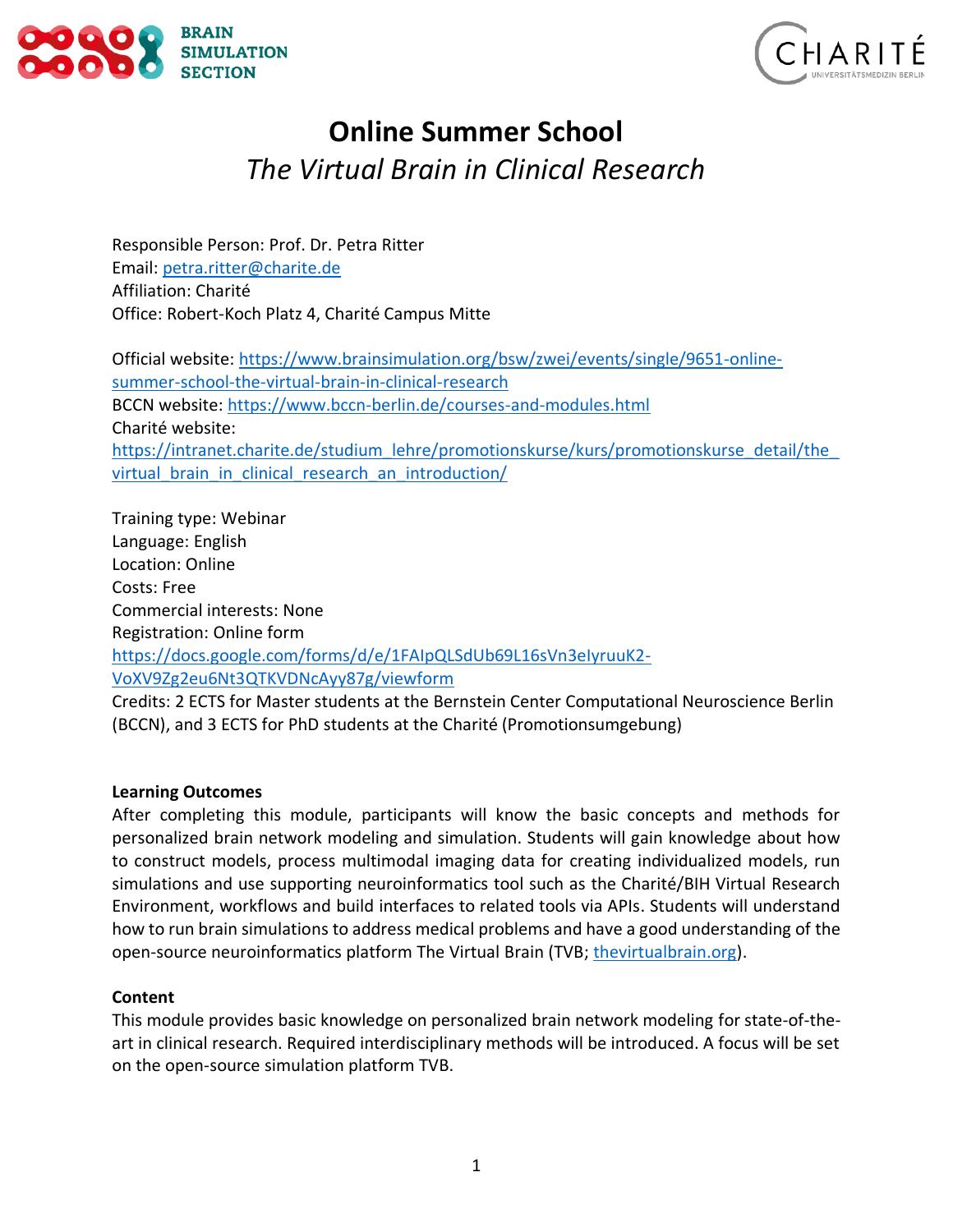



Course overview:

- Theoretical background of large-scale brain network modeling
- Personalization pipelines: processing of brain images for individualization of brain network modeling
- Concepts of nonlinear dynamics
- Running workflows on high-performance computers
- Parameter optimization and model inference
- Introduction to the medical condition targeted through brain simulation: dementias and psychosis
- Visualizations of multimodal brain dynamics, ontologies, machine learning, graph theory
- Making use of digital Research Infrastructures used for data integration and simulation in compliance with the EU general Data Protection Regulations (GDPR)

#### **Module Components**

| Course name       | $_{\text{Type}}$ | Number | Cycle | <b>SWS</b> |
|-------------------|------------------|--------|-------|------------|
| The Virtual       | VL (lecture)     |        | SS    |            |
| Brain in Clinical |                  |        |       |            |
| Research          |                  |        |       |            |

## **Workload and Credit Points**

| The Virtual Brain in Clinical   | Multiplier | Units | <b>Total Units</b> |
|---------------------------------|------------|-------|--------------------|
| Research                        |            |       |                    |
| Attendance                      | 12         | 2.5   | 30                 |
| Lecture rehearsals / individual | 12         | 2.5   | 30                 |
| studies                         |            |       |                    |
|                                 |            |       | 60                 |

 $1$ unit = 45 min

One ECTS/Credit Point equals 30 units for Master students at the BCCN and 20 units for PhD students at the Charité.

2 ECTS for Master students at the BCCN, and 3 ECTS for PhD students at the Charité.

## **Description of Teaching and Learning Methods**

The lecture part consists of weekly virtual teaching using the free conference platform GoToMeeting. In addition to the presentation of theoretical concepts, it comprises several demonstrations of how to operate workflows, simulation engines, high-performance computers and collaborative platforms. Participants are expected to rehearse content after class, using their class notes, digital jupyter notebooks, video tutorials and recommended literature.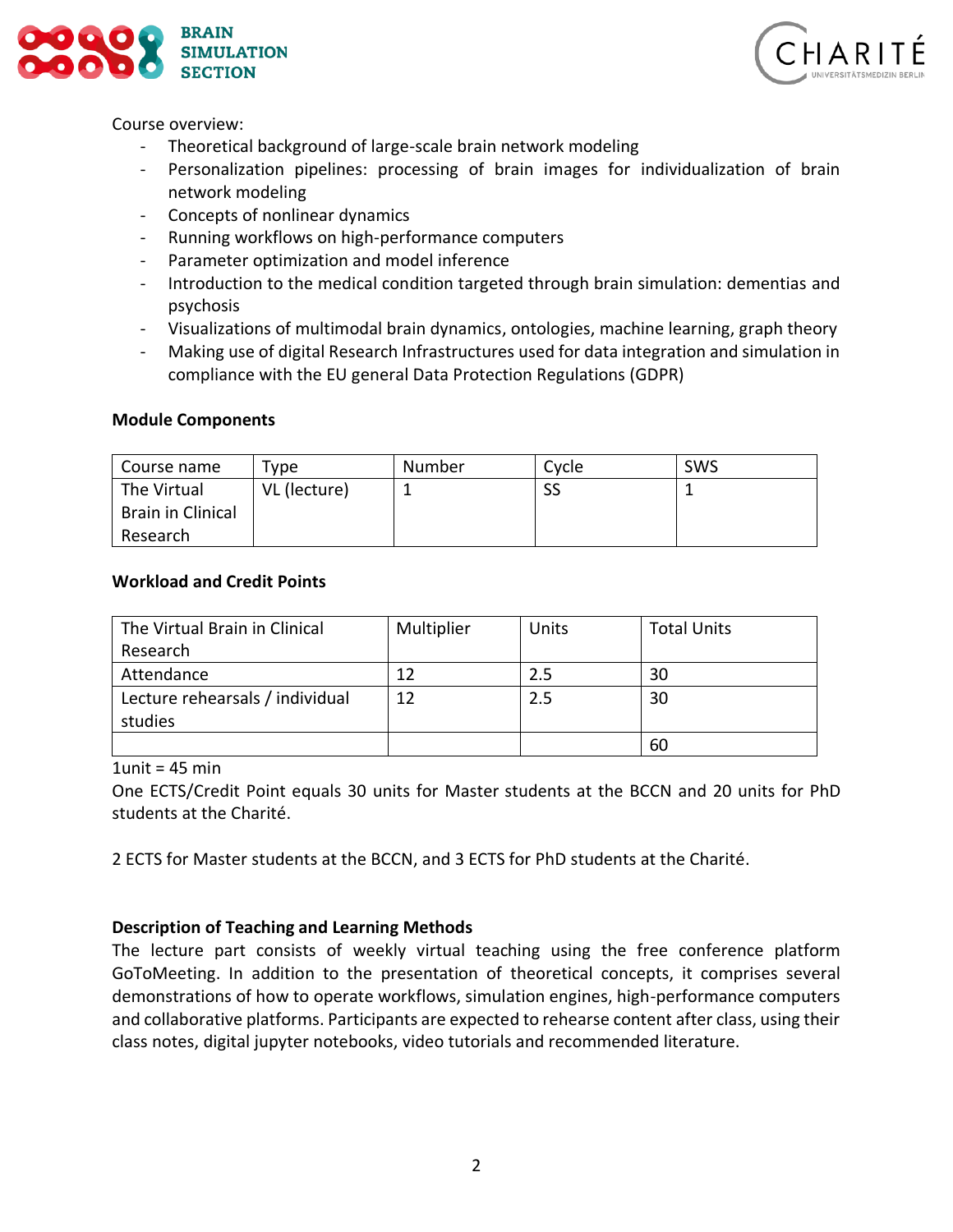



#### **Requirements for Participation and Examination**

Mandatory requirements:

- Good English language skills
- Basic programming expertise

Successful module completion will require participation in a written exam.

**Module Completion** Type of exam: written exam Grading: none

**Duration of the Module** This module can be completed in 1 semester.

**Maximum Number of Participants** 50

#### **Registration Procedure**

Registration via online form is required: [https://docs.google.com/forms/d/e/1FAIpQLSdUb69L16sVn3eIyruuK2-](https://docs.google.com/forms/d/e/1FAIpQLSdUb69L16sVn3eIyruuK2-VoXV9Zg2eu6Nt3QTKVDNcAyy87g/viewform) [VoXV9Zg2eu6Nt3QTKVDNcAyy87g/viewform](https://docs.google.com/forms/d/e/1FAIpQLSdUb69L16sVn3eIyruuK2-VoXV9Zg2eu6Nt3QTKVDNcAyy87g/viewform)

#### **Access online course**

A join link is sent to the participants before each session to join the virtual online meeting space.

#### **Recommended Reading**

- Schirner, Domide, Perdikis, Triebkorn, Stefanovski, Pai, Prodan, Valean, Palmer, Langford, Blickensdörfer, van der Vlag, Diaz-Pier, Peyser, Woodman, Zehl, Fousek, Petkoski, Kusch, Hashemi, Marinazzo, Mangin, Flöel, Akintoye, Stahl, Deco, McIntosh, Hilgetag, Morgan, Schuller, Upton, McMurtrie, Dickscheid, Bjaalie, Amunts, Mersmann, Jirsa, Ritter (2022). Brain Simulation as a Cloud Service: The Virtual Brain on the European Research Platform EBRAINS. [Neuroimage](https://doi.org/10.1016/j.neuroimage.2022.118973)
- Meier, Perdikis, Blickensdörfer, Stefanovski, Liu, Maith, Dinkelbach, Baladron, Hamker, Ritter (2022). Virtual deep brain stimulation: Multiscale co-simulation of spiking basal ganglia model and whole-brain mean-field model with The Virtual Brain. Experimental **[Neurology](https://doi.org/10.1016/j.expneurol.2022.114111)**
- Schirner, Kong, Yeo, Deco, Ritter (2022). Dynamic primitives of brain network interaction. [Neuroimage](https://doi.org/10.1016/j.neuroimage.2022.118928)
- Triebkorn, Stefanovski, Dhindsa, Diaz-Cortes, Bey, Bülau, Pai, Spiegler, Jirsa, McIntosh, Ritter (2022). Alzheimer's Disease Neuroimaging Initaitive. Brain Simulation augments machine-learning-based classification of dementia. [Alzheimer's and Dementia](https://doi.org/10.1002/trc2.12303)  [Translational Research & Clinical Interventions](https://doi.org/10.1002/trc2.12303)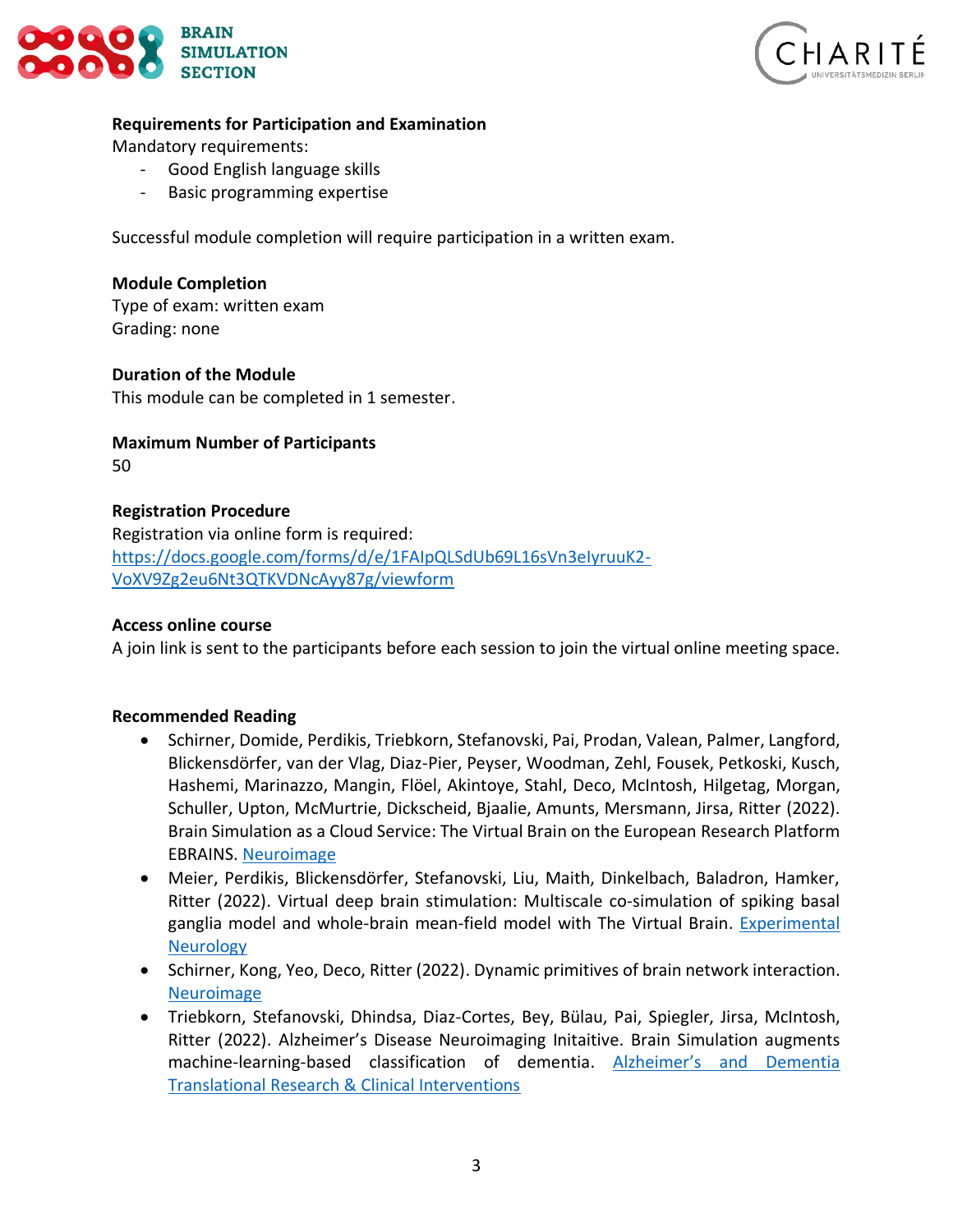



- Stefanovski, Meier, Pai, Triebkorn, Lett, Martin, Bülau, Hofmann-Apitius, Solodkin, McIntosh, Ritter (2021). Bridging Scales in Alzheimer's disease: Biological framework for brain simulation with The Virtual Brain. [Frontiers in Neuroinformatics](https://doi.org/10.3389/fninf.2021.630172)
- Stefanovski, Triebkorn, Spiegler, Diaz-Cortes, Solodkin, Jirsa, McIntosh, Ritter; for the Alzheimer's Disease Neuroimaging Initiative (2019). Linking molecular pathways and large-scale computational modeling to assess candidate disease mechanisms and pharmacodynamics in Alzheimer's disease. [Frontiers Computational Neuroscience](https://doi.org/10.3389/fncom.2019.00054)
- Schirner, McIntosh, Jirsa, Deco, Ritter (2018). Inferring multi-scale neural mechanisms with brain network modelling. [eLife](https://doi.org/10.7554/eLife.28927)
- Deco, Kringelbach, Jirsa, Ritter (2017). The dynamics of resting fluctuations in the brain: metastability and its dynamical core. [Scientific Reports](https://doi.org/10.1038/s41598-017-03073-5)
- Schirner, M., S. Rothmeier, V. Jirsa, A. R. McIntosh and Ritter, P. (2015). An automated pipeline for constructing personalised virtual brains from multimodal neuroimaging data. [Neuroimage](https://doi.org/10.1016/j.neuroimage.2015.03.055)
- Ritter, P., M. Schirner, A. R. McIntosh and V. K. Jirsa (2013). The virtual brain integrates computational modeling and multimodal neuroimaging. [Brain Connect](https://doi.org/10.1089/brain.2012.0120)

#### **Lecture Notes**

Lecture notes will be made available for all classes. Presentations will be published here:

INCF Training Space:<https://training.incf.org/collection/virtual-brain-simulation-platform> YouTube:<https://www.youtube.com/channel/UCZxHt1mmrCafBwS4iPoUSrQ/playlists>

#### **Assigned Degree Programs**

Students of other courses can take this module if capacity allows.

#### **Miscellaneous**

Open-source software The Virtual Brain [\(thevirtualbrain.org\)](https://www.thevirtualbrain.org/tvb/zwei) can be installed on own notebook/computer (runs on MacOS, Linux, Windows) or used via the research infrastructure EBRAINS (requires free registration at [https://ebrains.eu/register/\)](https://ebrains.eu/register/).

#### **Course Structure**

The courses take place in the summer semester (SS) and consists of the following parts: Lectures and self-study.

Dates SS 2022: June 28, 2022 – September 13, 2022

Every Tuesday

| 1. June 28th | 16:30-18:30 = 2.5 units á 45 min |
|--------------|----------------------------------|
| 2. July 5th  | 16:30-18:30 = 2.5 units á 45 min |
| 3. July 12th | 16:30-18:30 = 2.5 units á 45 min |
| 4. July 19th | 16:30-18:30 = 2.5 units á 45 min |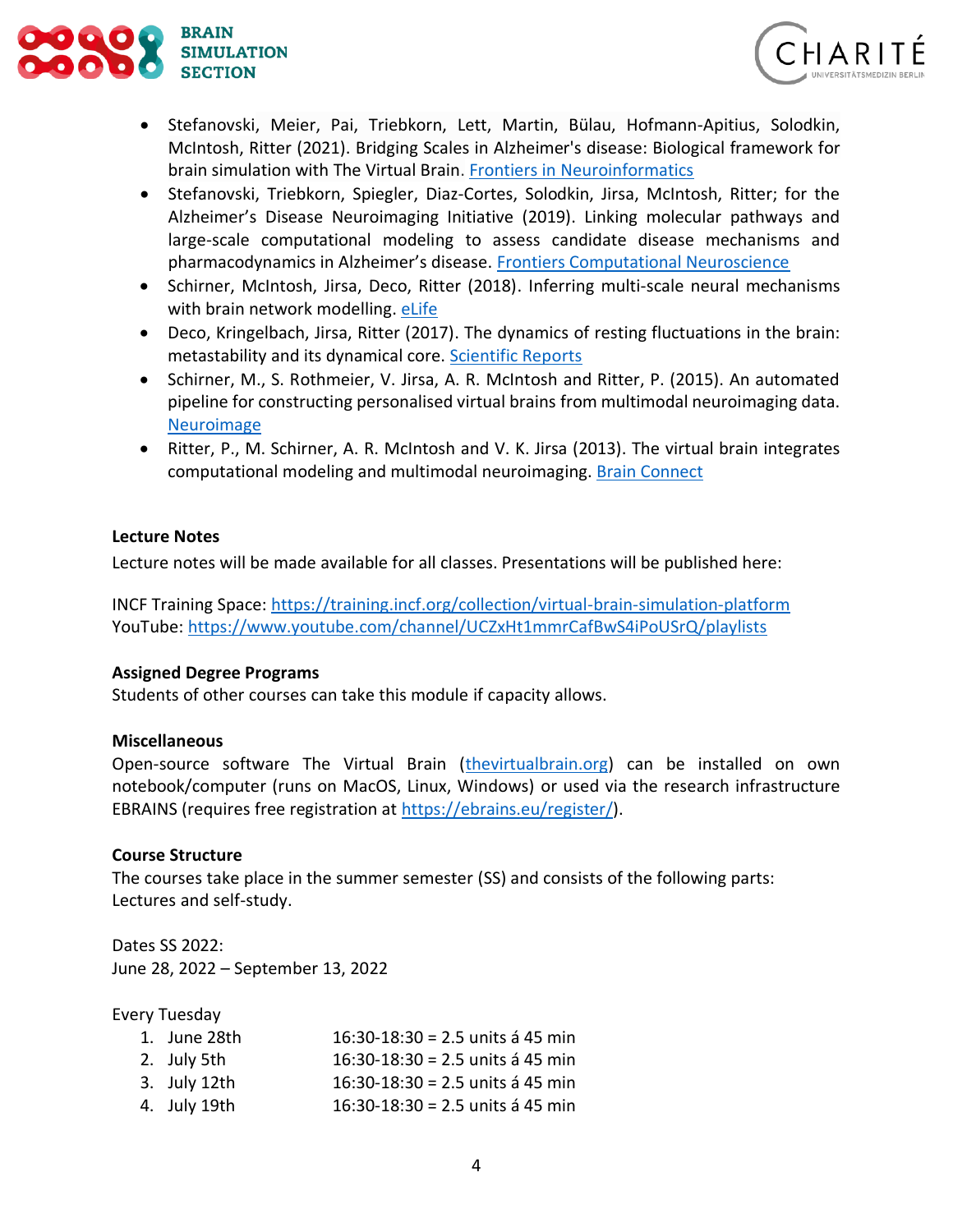



- 5. July 26th 18:30-20:30 = 2.5 units á 45 min *(starts 2h later than usual!)*
- 6. August 2nd 16:30-18:30 = 2.5 units á 45 min
- 7. August 9th 16:30-18:30 = 2.5 units á 45 min
- 8. August 16th 16:30-18:30 = 2.5 units á 45 min
- 9. August 23rd 16:30-18:30 = 2.5 units á 45 min
- 10. August 30th 16:30-18:30 = 2.5 units á 45 min
- 11. September 6th 16:30-18:30 = 2.5 units á 45 min
- 12. September 13th 16:30-18:30 = 2.5 units á 45 min

Total: 30 units á 45 min Each session has a short bio break of 7 minutes.

## **Target Group**

Master and PhD students with interest in the topic of computational neuroscience and its applications in clinical research.

## **Course Certificate**

Students have to pass a written exam that can be completed at home. The exam tasks are given in the last week of the course and must be solved until one week later. Students who successfully pass the written exam are awarded 2 or 3 ECTS depending on their program enrollment.

## **Program**

## **Week 1** "**The Virtual Brain - Overview**" – Prof. Dr. Petra Ritter

Recommendation for self-study:

- Deco, Kringelbach, Jirsa, Ritter (2017). The dynamics of resting fluctuations in the brain: metastability and its dynamical core. [Scientific Reports](https://doi.org/10.1038/s41598-017-03073-5)
- Ritter, P., M. Schirner, A. R. McIntosh and V. K. Jirsa (2013). The virtual brain integrates computational modeling and multimodal neuroimaging. [Brain Connect](https://doi.org/10.1089/brain.2012.0120)

## **Week 2 "Inferring mechanisms through brain network modeling"** – Dr. Michael Schirner

Recommendation for self-study:

- Schirner, Kong, Yeo, Deco, Ritter (2022). Dynamic primitives of brain network interaction. [Neuroimage](https://doi.org/10.1016/j.neuroimage.2022.118928)
- Schirner, McIntosh, Jirsa, Deco, Ritter (2018). Inferring multi-scale neural mechanisms with brain network modelling. [eLife](https://doi.org/10.7554/eLife.28927)

## **Week 3 "Modeling neurodegeneration"** – Dr. Leon Stefanovski

Recommendation for self-study: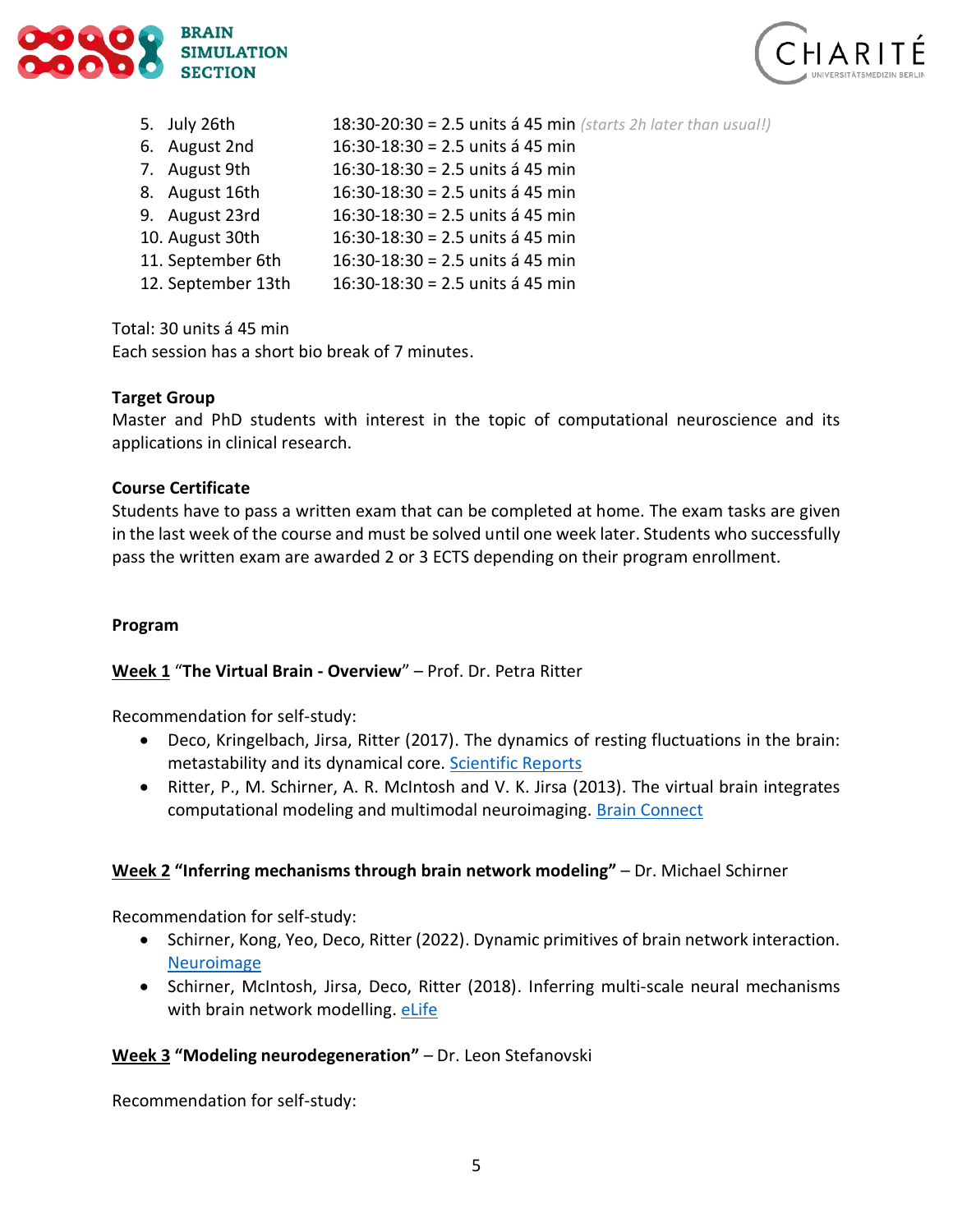



- Stefanovski, Triebkorn, Spiegler, Diaz-Cortes, Solodkin, Jirsa, McIntosh, Ritter; for the Alzheimer's Disease Neuroimaging Initiative (2019). Linking molecular pathways and large-scale computational modeling to assess candidate disease mechanisms and pharmacodynamics in Alzheimer's disease. [Frontiers Computational Neuroscience](https://doi.org/10.3389/fncom.2019.00054)
- Triebkorn, Stefanovski, Dhindsa, Diaz-Cortes, Bey, Bülau, Pai, Spiegler, Jirsa, McIntosh, Ritter (2022). Alzheimer's Disease Neuroimaging Initaitive. Brain Simulation augments machine-learning-based classification of dementia. [Alzheimer's and Dementia](https://doi.org/10.1002/trc2.12303)  [Translational Research & Clinical Interventions](https://doi.org/10.1002/trc2.12303)

## **Week 4 "Integrating biological knowledge in brain network models"** – Leon Martin

Recommendation for self-study:

- <https://www.youtube.com/watch?v=QzEyD-9HOw8&t=5s>
- Stefanovski, Meier, Pai, Triebkorn, Lett, Martin, Bülau, Hofmann-Apitius, Solodkin, McIntosh, Ritter (2021). Bridging Scales in Alzheimer's disease: Biological framework for brain simulation with The Virtual Brain. [Frontiers in Neuroinformatics](https://doi.org/10.3389/fninf.2021.630172)

## **Week 5** "**Modeling mechanisms of psychosis**" – Dr. Konstantin Bülau

Recommendation for self-study:

- Costa Klein, Ettinger, Schirner, Ritter, Rujescu, Falkai, Koutsouleris, Kambeitz-Ilankovic, Kambeitz (2020) Brain Network Simulations Indicate Effects of Neuregulin-1 Genotype on Excitation-Inhibition Balance in Cortical Dynamics. [Cerebral Cortex](https://doi.org/10.1093/cercor/bhaa339)
- Domingo-Fernández, D., Kodamullil, A. T., Iyappan, A., Naz, M., Emon, M. A., Raschka, T., . . . Hofmann-Apitius, M. (2017). Multimodal mechanistic signatures for neurodegenerative diseases (NeuroMMSig): a web server for mechanism enrichment. **[Bioinformatics](https://dx.doi.org/10.1093%2Fbioinformatics%2Fbtx399)**

## **Week 6** "**Machine learning basics**" – Dr. Kiret Dhindsa

Recommendation for self-study:

• Triebkorn, Stefanovski, Dhindsa, Diaz-Cortes, Bey, Bülau, Pai, Spiegler, Jirsa, McIntosh, Ritter (2022). Alzheimer's Disease Neuroimaging Initaitive. Brain Simulation augments machine-learning-based classification of dementia. [Alzheimer's and Dementia](https://doi.org/10.1002/trc2.12303)  [Translational Research & Clinical Interventions](https://doi.org/10.1002/trc2.12303)

#### **Week 7** "**The Virtual Brain and multiscale co-simulation**" – Dr. Dionysios Perdikis

Recommendation for self-study:

- TVB advanced tutorials <https://training.incf.org/course/virtual-brain-node-6-workshop>
- Schirner, Domide, Perdikis, Triebkorn, Stefanovski, Pai, Prodan, Valean, Palmer, Langford, Blickensdörfer, van der Vlag, Diaz-Pier, Peyser, Woodman, Zehl, Fousek, Petkoski, Kusch,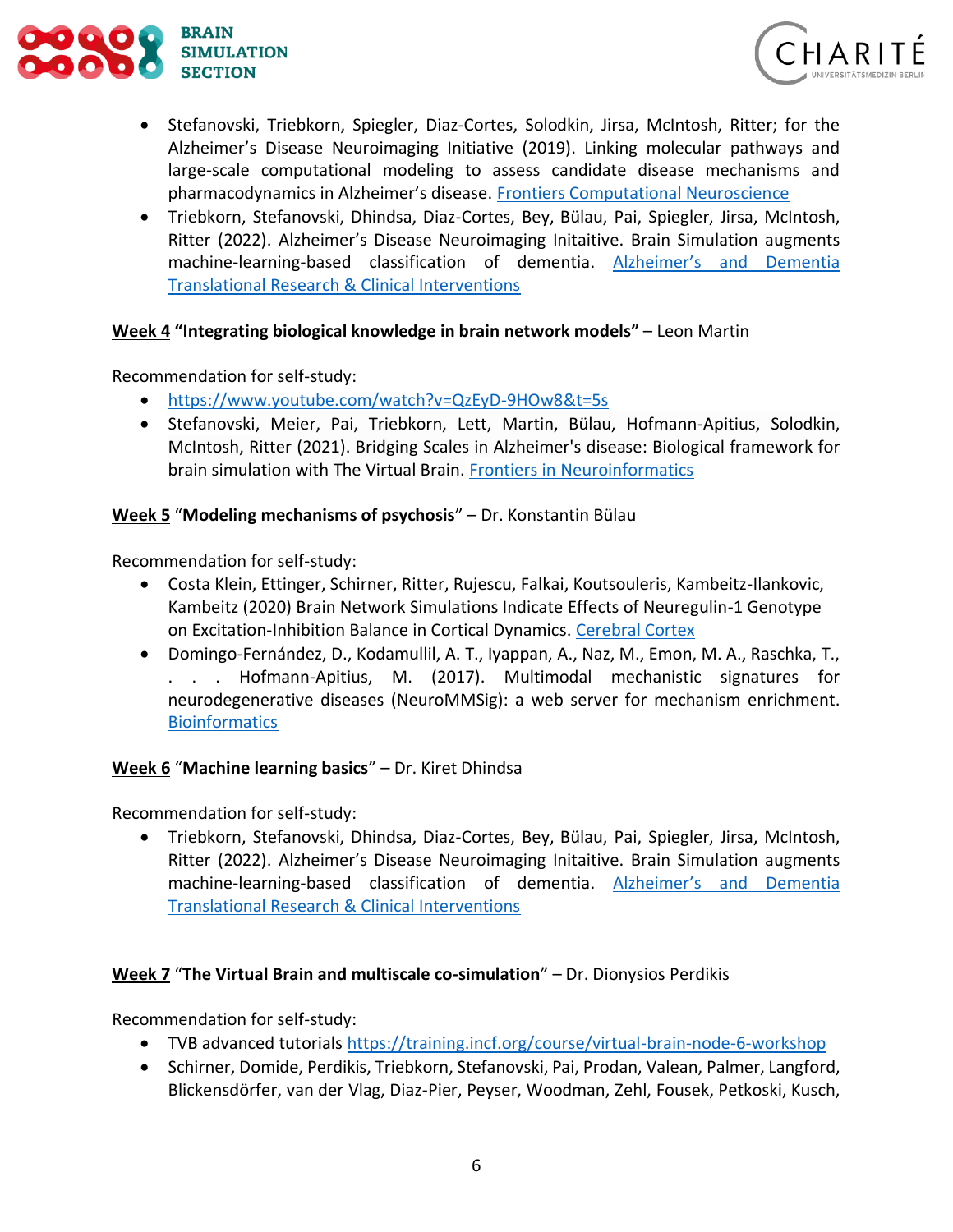



Hashemi, Marinazzo, Mangin, Flöel, Akintoye, Stahl, Deco, McIntosh, Hilgetag, Morgan, Schuller, Upton, McMurtrie, Dickscheid, Bjaalie, Amunts, Mersmann, Jirsa, Ritter (2022). Brain Simulation as a Cloud Service: The Virtual Brain on the European Research Platform EBRAINS. [Neuroimage](https://doi.org/10.1016/j.neuroimage.2022.118973)

• Sanz-Leon, P., Knock, S. A., Spiegler, A., & Jirsa, V. K. (2015). Mathematical framework for large-scale brain network modeling in The Virtual Brain. [Neuroimage](https://doi.org/10.1016/j.neuroimage.2015.01.002)

## **Week 8** "**In silico optimization of deep brain stimulation**" – Dr. Jil Meier

Recommendation for self-study:

• Meier, Perdikis, Blickensdörfer, Stefanovski, Liu, Maith, Dinkelbach, Baladron, Hamker, Ritter (2022). Virtual deep brain stimulation: Multiscale co-simulation of spiking basal ganglia model and whole-brain mean-field model with The Virtual Brain. [Experimental](https://doi.org/10.1016/j.expneurol.2022.114111)  [Neurology](https://doi.org/10.1016/j.expneurol.2022.114111)

## **Week 9 "Workflows on GDPR compliant platforms: VRE and EBRAINS**" – Dr. Michael Schirner

Recommendation for self-study:

- Schirner, Domide, Perdikis, Triebkorn, Stefanovski, Pai, Prodan, Valean, Palmer, Langford, Blickensdörfer, van der Vlag, Diaz-Pier, Peyser, Woodman, Zehl, Fousek, Petkoski, Kusch, Hashemi, Marinazzo, Mangin, Flöel, Akintoye, Stahl, Deco, McIntosh, Hilgetag, Morgan, Schuller, Upton, McMurtrie, Dickscheid, Bjaalie, Amunts, Mersmann, Jirsa, Ritter (2022). Brain Simulation as a Cloud Service: The Virtual Brain on the European Research Platform EBRAINS. [Neuroimage](https://doi.org/10.1016/j.neuroimage.2022.118973)
- Schirner, M., S. Rothmeier, V. Jirsa, A. R. McIntosh and Ritter, P. (2015). An automated pipeline for constructing personalised virtual brains from multimodal neuroimaging data. [Neuroimage](https://doi.org/10.1016/j.neuroimage.2015.03.055)

## **Week 10** "**The Virtual Brain Ontology**" – Dr. Julie Courtiol

Recommendation for self-study:

- Sanz-Leon, P., Knock, S. A., Spiegler, A., & Jirsa, V. K. (2015). Mathematical framework for large-scale brain network modeling in The Virtual Brain. [Neuroimage](https://doi.org/10.1016/j.neuroimage.2015.01.002)
- Stefanovski, Triebkorn, Spiegler, Diaz-Cortes, Solodkin, Jirsa, McIntosh, Ritter; for the Alzheimer's Disease Neuroimaging Initiative (2019). Linking molecular pathways and large-scale computational modeling to assess candidate disease mechanisms and pharmacodynamics in Alzheimer's disease. [Frontiers Computational Neuroscience](https://doi.org/10.3389/fncom.2019.00054)
- <https://www.youtube.com/watch?v=UyS7Tt3oVuE>

## **Week 11** "**Generating stroke virtual brains using docker images**" – Patrik Bey

Recommendation for self-study:

• <https://www.youtube.com/watch?v=vFsi7L9zPdk&t=8s>